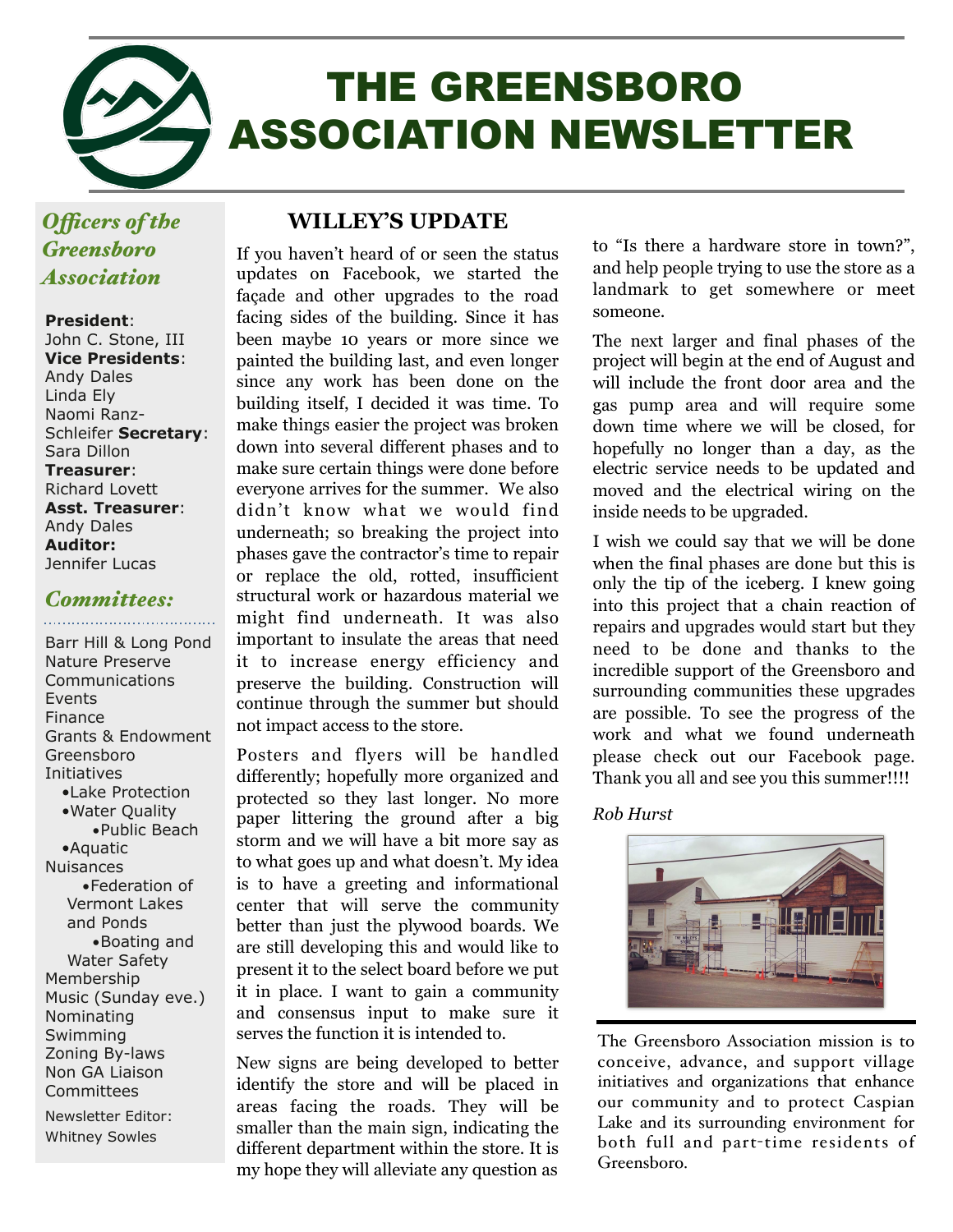#### **911 and Your Home or Cottage**

Do you have a reflective sign with the correct 911 address for your cottage or home? The Greensboro Fire Department will be selling these signs this summer. They are critically important for helping rescue and fire services locate your home in an emergency.

Current dates for accepting sign applications are: Saturday, July 2 from 11 AM to 2 PM Thursday, August 18 from 7-9 PM

Additional dates may also be scheduled. Signs are \$15 each.

We can't emphasize enough how important these signs are for the safety of your property and your family and guests.

*Victoria Von Hessert*

# **Act 46: Vermont's School Consolidation Law and Greensboro**

In 2015, the Vermont legislature passed a number of important bills that impact the future of education in the state. Among them was Act 46, which calls for sweeping changes to school governance to achieve the broad goals of providing equity in quality and variety of educational programming, leading students to, at a minimum, achieve the State's Education Quality Standards, while at the same time maximizing efficiency and delivering these goals at a cost parents and taxpayers value. Implementation of mergers to achieve these goals comes with a series of graduated tax incentives, along with the threat of the possible loss of small school grants if a district fails to voluntarily merge or propose an alternate structure by July 1, 2019.

Greensboro is a member of the Orleans Southwest Supervisory Union (OSSU), which is also comprised of the towns of Hardwick, Craftsbury, Stannard, Woodbury, and Wolcott. The OSSU faces unique challenges because each town has a different school configuration. Some towns operate schools; other towns offer choice. Some towns are in a union with another town to operate a high school, while still others operate an entire PK-12 system. Because of these differences, it has been difficult for OSSU member towns to find a way forward and meet the requirements of the law.

Our town is in a union with Stannard to operate the Lakeview Union School, a K-6 elementary school on Lauredon Avenue, just past the town hall. The school uses additional space in the town hall for its 4-6 graders, art, music, and the provision of instructional support.

We are also in a union with Hardwick and send our 7-12 graders to Hazen Union. Unions cannot be dissolved without the approval of voters from all member towns in the union. So, for example, for Greensboro to leave Hazen Union, voters in Woodbury, Hardwick, and Greensboro would need to agree to our departure.

This winter, Greensboro voters and taxpayers indicated a preference for retaining our small elementary school and, if possible, pursuing the option of school choice for our 7-12 graders. At the OSSU Act 46 committee meeting this March, the group decided to begin researching an "Alternative Governance Structure", or the option available to those districts that do not voluntarily merge. The committee will begin formal work with a consultant in April on this issue.

With only one vote on the OSSU Act 46 committee (the vote is proportional based on number of pupils), Greensboro and Lakeview school board members will continue to work to ensure that our students' needs and the goals of our town will be met. The boards will host another opportunity for community members to learn more and participate this summer. No formal decision regarding Greensboro's participation in any merger will be made without the approval of the voters of the town of Greensboro.

*Victoria Von Hessert* 

#### **GAAR UPDATE**

At Greensboro's Town Meeting in March, voters conducted a non-binding straw poll regarding the GAAR tent on the Town Hall Green. Through a show of hands, those in attendance indicated strong support for the Select Board to allow GAAR to erect its tent on the Town Hall Green for the 2016 summer season. The new theater under construction at Tolman Corner is currently scheduled for completion in 2017.

*Linda Ely, GA Vice President*

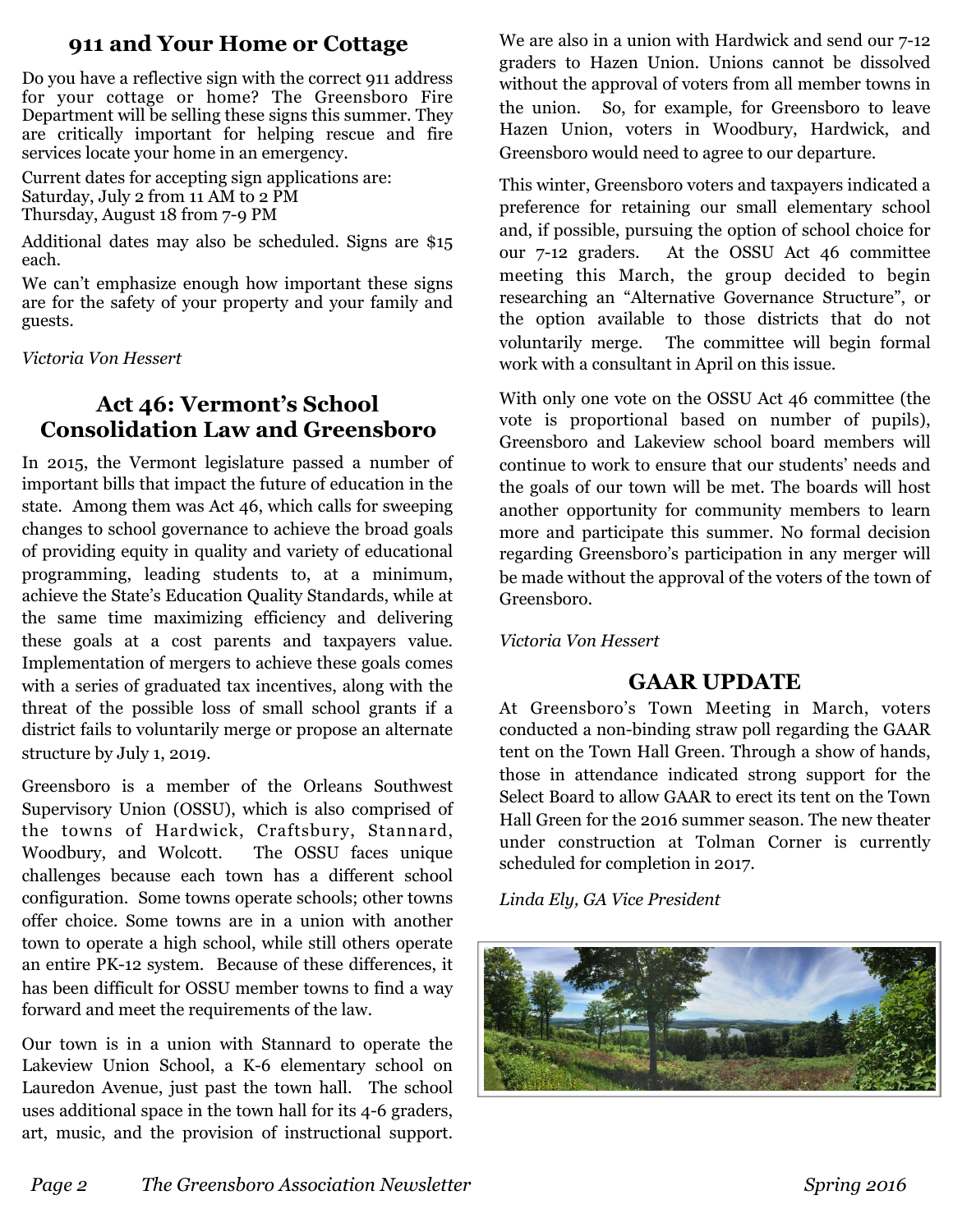#### **The Town Plan**

The Greensboro Planning Commission has begun the process of developing a new Town Plan. This plan will update the current municipal plan adopted in 2012 and amended in 2015. Because municipal plans expire in five years, a new Town Plan needs to be approved and published by the end of 2020.

The primary goal of a Town Plan is to derive both the short-term and long-term community goals based on general stakeholder's consensus and to provide a basis for updating town zoning rules and capital budget programs.

#### The plan should:

•Identify significant trends and conditions that have or are shaping Greensboro's core character.

•Document current conditions and future preferences regarding population, housing, recreation, land use, natural resources, transportation, energy, economic development, education, utilities and community facilities and services.

• Define the goals, policies and related implementation strategies for addressing community wide preferences for each Town Plan topic keeping in mind current and future generations of the Greensboro community.

To begin the process of listening to stakeholder input, a community wide survey is being developed now to start the discussion. The survey should be ready for distribution in the next few weeks. The survey will be followed up by both general or topic specific forums, focus groups, living room meetings and social media discussions with Greensboro stakeholders.

The Greensboro Planning Commission consists of Phil Gray, Linda Romans, Dylan LaFlam, David Miltenberger, Lily McAteer, Christine Armstrong and Joe Wood. The Commission led planning process is being assisted by the Greensboro Zoning Administrator and a Northeastern Vermont Development Association consultant.

## **A Productive Year for GA's Grants and Endowment Committee**

The Grants and Endowment Committee received and evaluated 20 grant application in 2015. Based upon our criteria of supporting local initiatives and service organizations, we selected 14 to receive grants. Total awarded grants from our general operating revenue were \$13,000, approximately the same as in 2014. We are now in the process of soliciting new applications for 2016. Our deadline for new applications is June 1.

The GA Endowment original proposed by Mary White in 2012 and then initiated three year ago by Clay Simpson continues to move forward. In 2015, we created our initial marketing and campaign piece that was mailed to GA members late last Fall. From that we generated \$5400 from 22 contributors. Two thirds of that amount went to the Community Fund and one third went to the Lake & Environment Protection Fund. Total Endowment is now approximately \$66,000. Our plans for 2016 are to expand our exposure to the community with updated marketing pieces and personal visits to interested potential contributors. We will also continue to work with our Advisory Committee to identify community capital projects in which to invest these resources.

*John Schweizer, Grants and Endowment Chair* 

# **Key Dates for your Calendar**

#### **Independence Day Celebrations**

Parade: Saturday July 2nd Fireworks: Saturday July 2nd

## **GA Annual Meeting**  Thursday August 4th, 5:00pm

*Joe Wood*